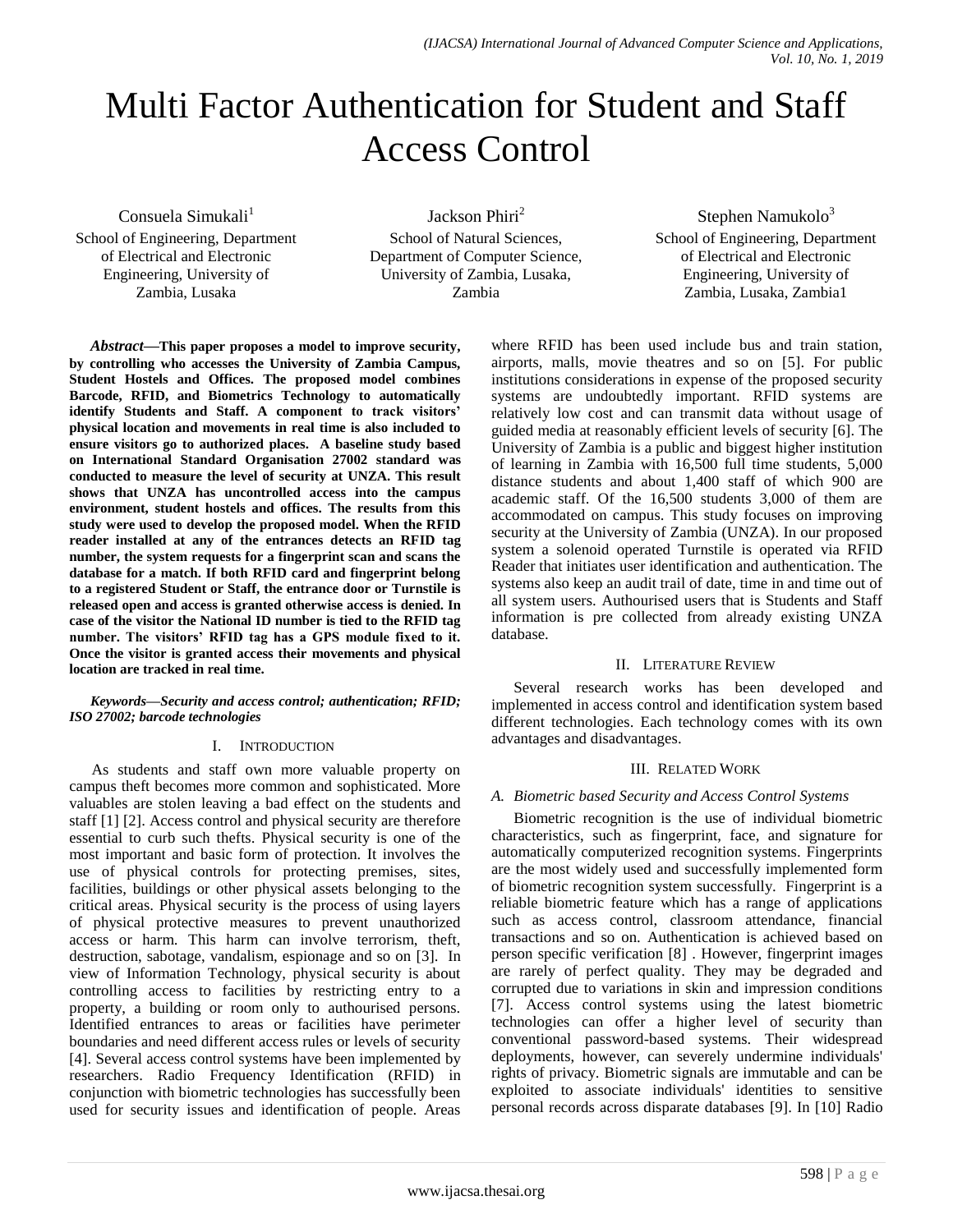frequency identification (RFID) technology has been combined with face recognition based on neural network. The systems recognises the person holding the card to allow access. This ensures that the person allowed access is the authorised one and denies access if they do not match. A Radial Basis Function Neural Network (RBFNN) is used to learn the face of authorized card holders and save the parameters of RBFNN only. In [11] An Access Control Vehicle System based on camera installed at the parking entry. Firstly, the non-adaptive method is used to detect the moving object. An algorithm is used to detect, recognize and verify the face of the driver who want to enter to the parking. Viola-Jones method is used for face detection while LDA algorithm is used for face recognition.

#### *B. Barcode based Security and Access Control Systems*

Barcode is a visual representation of information in the form of bars and spaces on a surface. These bars and spaces are designed with different widths and consist of numbers, characters and symbols. There are different combinations of alphanumeric characters that are used in the representation of this information. Barcodes come in various types today examples include Code 128, Code 39, EAN and so on. Barcode Identification is one of the more trending automatic identification technologies. Applications of barcodes have been commonly used in shopping, Species identification, libraries and so on [12]. In [13] a student authentication and verification systems is developed using Barcode Scanner. This system is aimed at reducing manual work and also eliminating the use of multiple cards. The student is allowed access to the college facilities such as library and central computer center more easily but also only by use of authorised ID cards. In [14] a barcode recognition system is developed by using image processing. The barcode on the object to be identified is captured as an image instead of using a barcode scanner, this provides the convenience of observing data from the barcode with lower cost and can be done from anywhere any time. Barcoding systems are recommended as best practice for specimen labeling and point-of-care test barcoding because of the high overall strength of evidence of effectiveness. In [15] studies demonstrate that barcoding reduces identification errors and improve accuracy of patient specimen and laboratory testing identification in hospital settings.

#### *C. RFID based Security and Access Control Systems*

Radio Frequency Identification (RFID) technology utilizes the electromagnetic fields for data transfer in order to perform automatic detection and tracking of tags or tags of objects. It can provide ways to design and implement relatively inexpensive systems particularly for security aspects. Many organisations use security personnel to control access to secure places but this is not sufficient considering the security challenges being encountered today. Electronic access control systems can be used as an additional layer of security. RFID based security system is one of such applications. In [16] an RFID based access control system with GSM is installed at the entrance of a secured environment to prevent an unauthorized individual access. A security and access control based on RFID and biometrics is proposed for use in University Hostels to differentiate between valid and invalid users. This system accomplishes the security and access control task by

processing information from sub-controllers which include entrance monitoring controller, exit this tag number in nonvolatile RAM. When the RFID reader installed at the entrance of hostel detects a number, the system captures the user image and scans the database for a match. If both the card and captured image belong to a registered user, access is granted; otherwise the system turns on the alarm and makes an emergency call to the security van through GSM modem [17]. A digital access control system has been installed to a protected area where none but people with authenticated credentials can enter. In [18] the implemented system comprises of digital door lock which is unlockable in real time to ensure secured access specifying activation, authentication and validation of users prior to bringing the RFID card close to the reader. The entire system is connected to central clientserver sub-system that ensures and maintains the overall system.

#### IV. METHODOLOGY

#### *A. Baseline Study*

A mixed method approach was used in this study; qualitative and quantitative. For quantitative data, three questionnaires were designed based on ISO 27002 standard with focus on Physical Security and Environment best practice and guidelines. Questionnaires were distributed to 150 students, 120 members of staff (Academicians and Support Staff) and 10 Security personnel. The study focused on the Physical Security and Environmental controls of the ISO 27002. Fig.1 shows the different ISO 27002 Controls among which Physical Security and Environment control is. The following are the best practice and guidelines from the Physical and Environmental control:

*1) Secure areas* should have measures implemented that prevent unauthorized physical access, damage or interference to the organization's premises and infrastructure by using controls that are appropriate to the identified risks and the value of the assets to be protected.

*2) Physical security perimeter* should be used to protect areas that contain information and assets important to the organisation such as the people. Entry into the physical perimeter should be controlled by use of walls, controlled entry doors/gates, manned reception desks and other measures. Additional physical barriers where appropriate to prevent unauthorised access and physical contamination should also be used. The measures put in place should be designed in such a way that sufficient redundancy such as single point of failure are taken care of to ensure security is not compromised. Use of appropriate intrusion detection such as video and surveillance can enhance physical security. The walls should be built of an appropriate strength, the windows protected with bars while the doors should be protected with grill gates.

*3) Physical entry control* should be controlled in such a way that appropriate entry controls are implemented to ensure that only authorized personnel are allowed access. Appropriate controls would include such as authentication mechanisms, recording of date/time of entry and exit, and/or video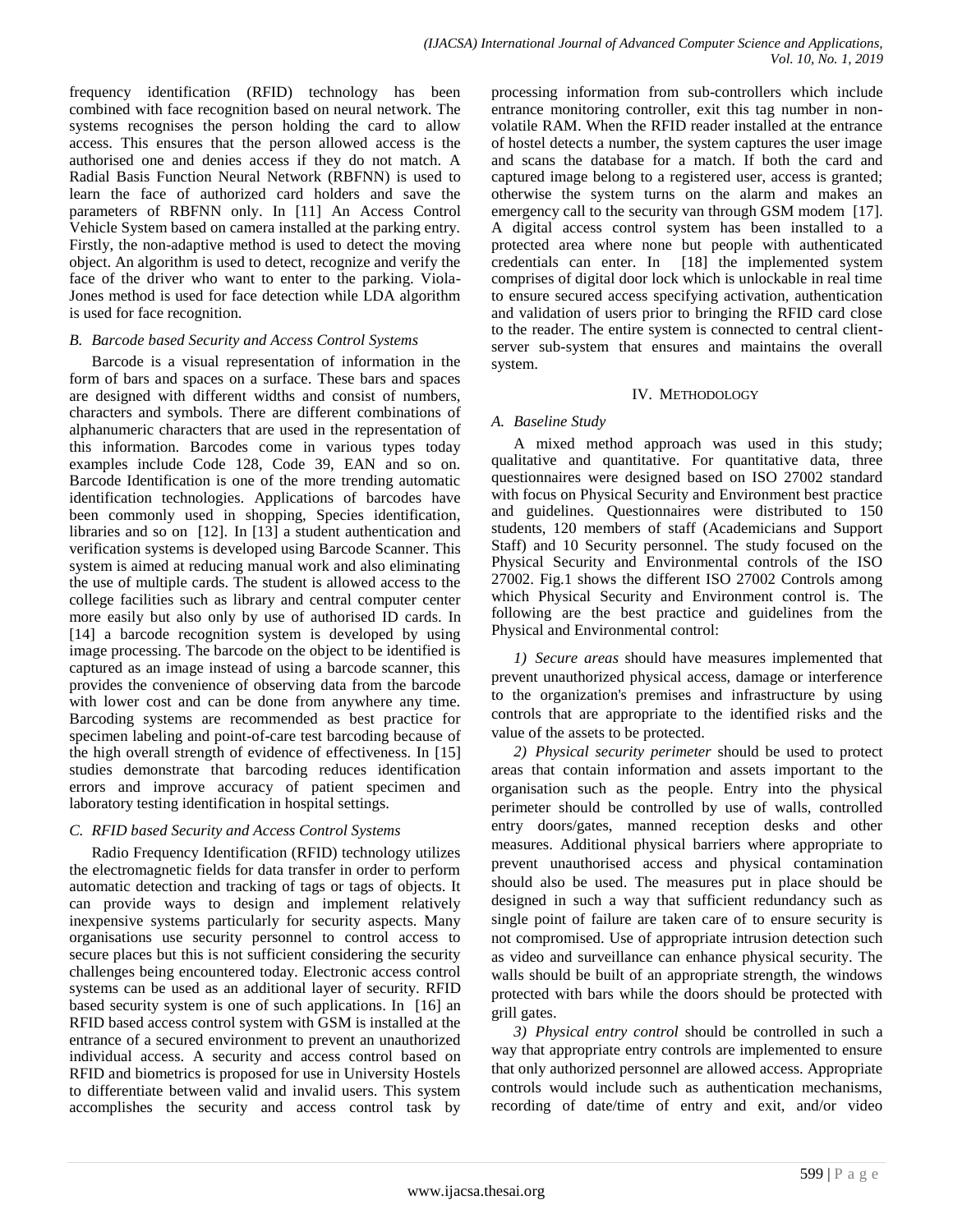recording of activities in the entry/exit area. Appropriate identification used should be visible. Authorization and monitoring procedures and regular review of all these implemented mechanisms should be done. Authentication mechanisms examples include a keycard or PIN. It should be a requirement for authorised persons to wear visible identification and if any are not abiding they should be reported. Access rights should also be denied were appropriate.

*4) Secure offices, rooms and facilities should have their own appropriate* physical security designed and implemented commensurate with the identified risks and value of the assets in each setting. Secure offices, rooms and facilities should where appropriate should have unobtrusive or hidden controls and facilities especially for highly sensitive assets. Information about the location of sensitive facilities should be very restrictive. Measures that balance relevant health, safety and related regulations and standards should also appropriately be implemented. The figure below shows the ISO 27002 format and structure [19].

#### *B. Current Business Process*

Onsite visits and observation of the current business process were done. Every paid up and accommodated student receives a steel key to access the hostel room. Members of Staff are also given a steel key to allow entry into the office

*1) Student scenario:* When a student arrives at the campus, they go through the perimeter gate without any form of identification. To go to a students' room a student goes through the hostels' perimeter gate without any need to show identification. The students also enter through the Hostel building entrance without any form of security check and then finally enter their room by unlocking the door with a steel key. Fig. 2 shows the current student access level into campus.

*2) Staff scenario:* We take a staff who is a motorist. They drive through the university gate without the need to show identification. Random requests for identification by security guards are done but on an irregular basis. The Staff goes through main office building without identification and into his office where access is controlled by a steel key. Fig. 3 shows the current student access level into campus.

| <b>A.5Security Policy</b>                     |                     |                       |                |
|-----------------------------------------------|---------------------|-----------------------|----------------|
| A.6Organisation of Information Security       |                     |                       |                |
| <b>A.7 Asset Management</b>                   |                     |                       |                |
| A.8                                           | <b>A.9 Physical</b> | A.10                  | $A.12$ Info.   |
| Human                                         | <b>Security and</b> | <b>Communications</b> | <b>Systems</b> |
| <b>Resource</b>                               | <b>Environment</b>  | & Operations          | Acquisition    |
| Security                                      |                     | Management            | development    |
|                                               |                     |                       | &              |
|                                               |                     |                       | maintenance    |
| <b>A.11 Access Control</b>                    |                     |                       |                |
| A.13 Information Security Incident Management |                     |                       |                |
| <b>A.14 Business Continuity Management</b>    |                     |                       |                |
| <b>A.15 Compliance</b>                        |                     |                       |                |
|                                               |                     |                       |                |





Fig 2. Current Business Process of Student Access into UNZA.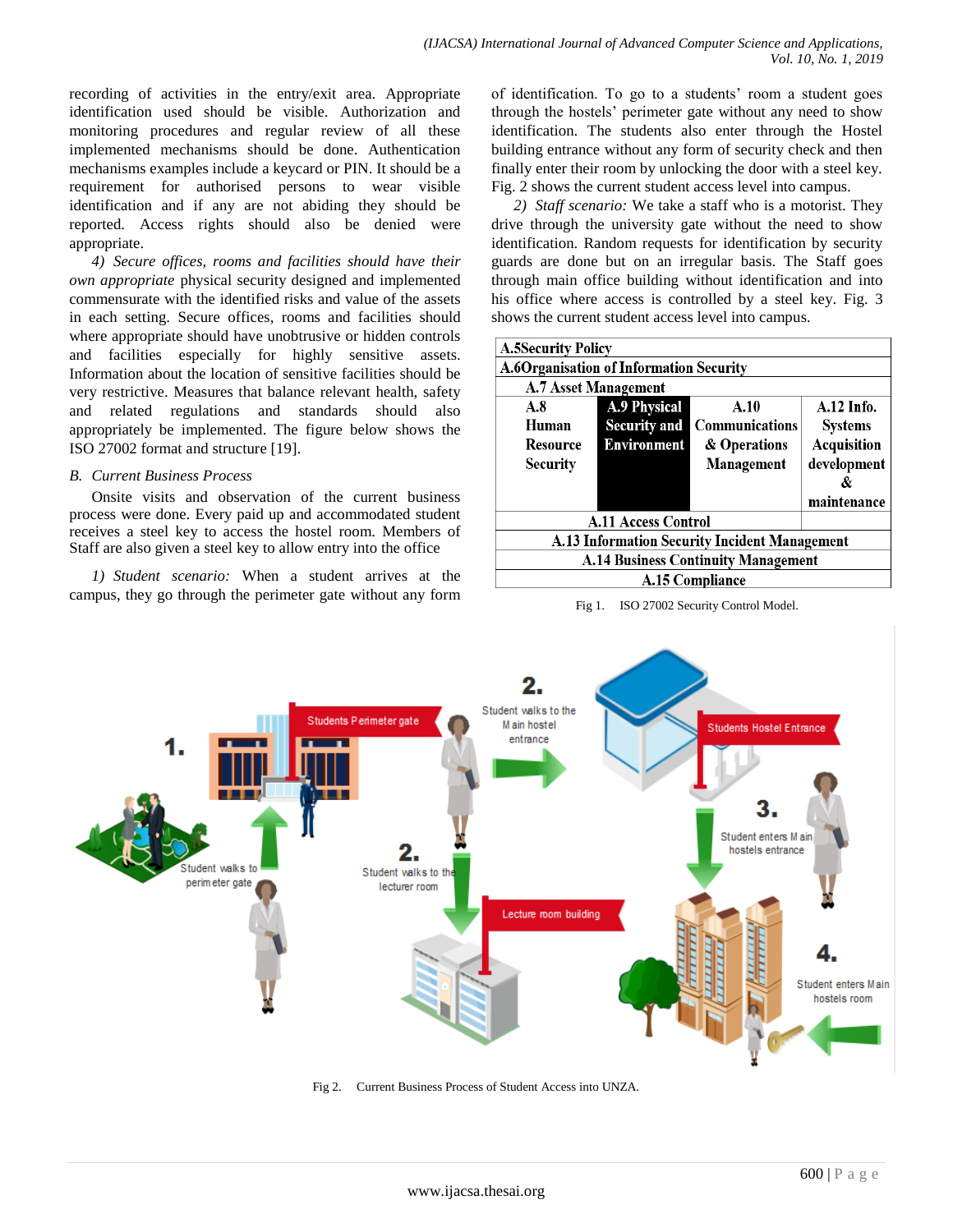

Fig 3. Current Business Process of Staff access into UNZA.

*3) Barcode based identification:* In the current business process every student registered or staff employed is given an ID card with a barcode printed on. The barcode is tied to the person's credentials such as Employee Number or Student ID

## *C. Proposed Model*

The results of the base line study were used to design a model from the current business process. Fig. 4 below shows the proposed design of the model.



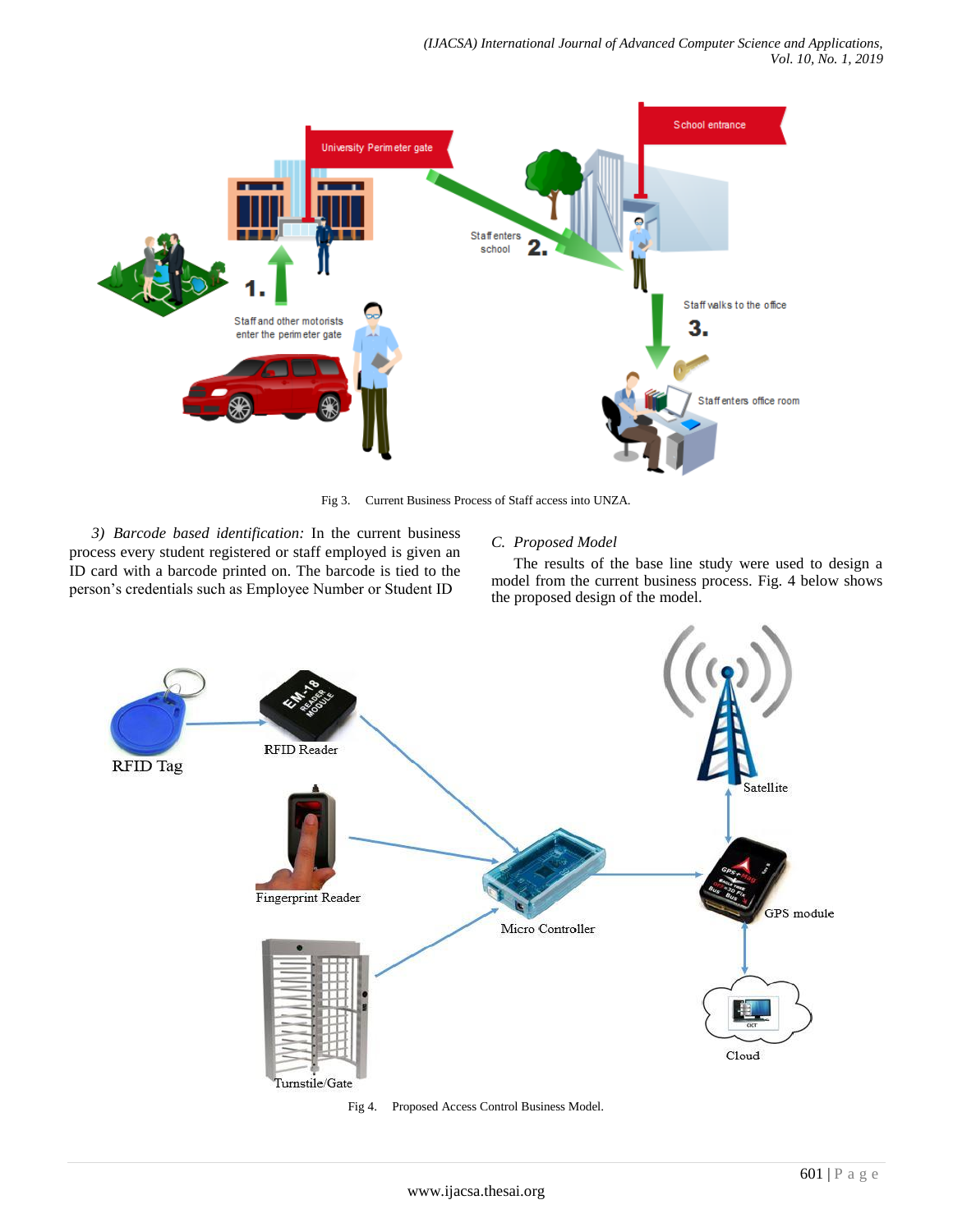In the proposed model an RFID reader and Fingerprint scanner are fixed onto a Turnstile or Door of the entrances into the campus or facility such as room or office. The RFID reader and Fingerprint scanner are connected to the serial ports of the microcontroller. The data received by the reader and scanner are validated by microcontroller and sends the RFID and location through the wireless network to Database Server. The Application program in the Server validates the RFID User's location stored with the database. The Visitors RFID has a GPs receiver module attached to it. The modules send information to the cloud about their real time physical location while on campus.

#### *D. Student and Staff Access*

- Step 1: A user such as Student of Staff who wishes to have access to the campus physical environment, student hostel, office or any facility will foremost place their finger on the Fingerprint scanner (Fingerprint module). If the finger matches with the finger image in the database, then it goes to step two. Otherwise an error message is displayed requesting for a valid finger. If this attempt fail for the third time the systems goes to the initial condition which is; place a valid fingerprint.
- Step 2: In this step the user is required to place the RFID card against the RFID reader. If it is not a valid identification as in step one, the system will display a message requesting the User to place a valid RFID card. If the identification of the RFID card is valid the Door or turnstile will be opened allowing access into the facility.

#### *E. Visitors' Access*

Any Visitor to the university will be required to show an identity such as National Registration Card or Drivers' license. The number of the identity is matched to an RFID's unique code. The visitors are required to have this card wherever they go on Campus in order to have entry.

#### *F. Barcode based Identification Transformation to RFID based*

The study proposes an algorithm that uses already existing student and staff credentials tied to the barcode to be transformed to RFID based identification. During registration stage the student or staff captured fingerprint is tied to the RFID Unique Identification Code (UIC). The UIC is then tied to the already existing Barcode.

#### V. FINDINGS

## *A. Results from Baseline Study*

A baseline study was conducted to measure the level of security at the University of Zambia. A questionnaire based on ISO 27002 standard guideline or physical and environmental security was designed to measure this level of security. The results show that UNZA's level of security needs improvement due to several factors. The survey reviews that the most commonly stolen property from students and staff is media such as laptops and mobile phones [20].

# Most respondents have been or known of a victim theft.



Fig 5. Victims of Theft.

# **Most Respondents believe UNZA is** not safe or somewhat safe



Fig 6. UNZA's Level of Security.

When asked whether any student or staff has been a victim of theft on Campus. The results showed that more than 78% of the respondents have been a victim or known of a victim of theft on campus. While less than 22% have never been victims or known of one as shown in Fig. 5.

# **Most Respondents believe Access Control Systems will Improve UNZA Security**



"In your opinion do you think access control system to hostels has/would improve UNZA 'S security?"

Fig 7. Access Control System Opinion.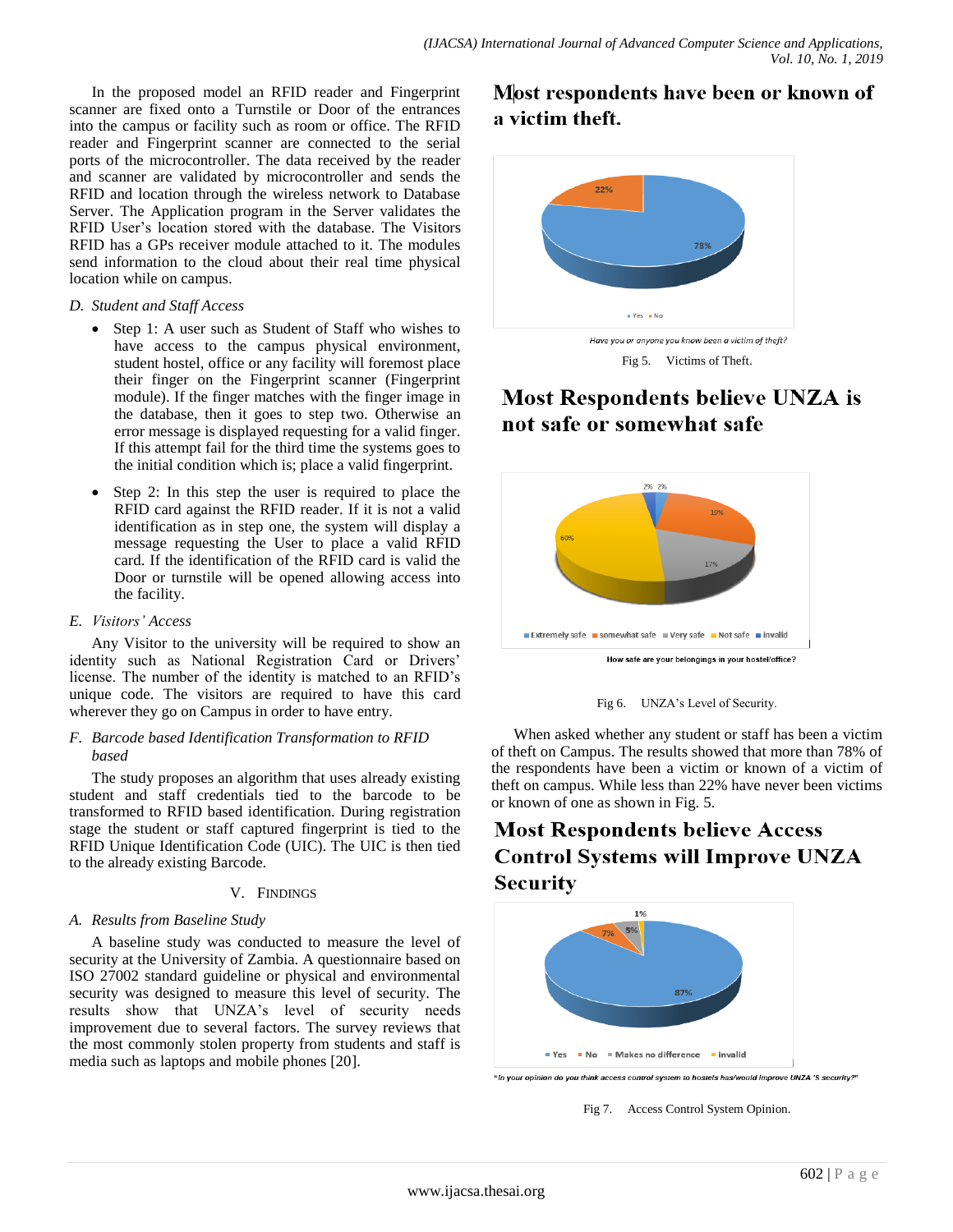

Fig 8. Layered Security Model.

Fig. 6 reveals results from both students and staff's view of safety of UNZA. The study reveals that out of the 120 students and 100 staff who filled in the questionnaire, only about 2 % believe UNZA is extremely safe, about 17% believe UNZA is very safe, 19% believe UNZA is somewhat safe while more than 60% believe UNZA is not safe.

In Fig. 7 the study reveals that 87% respondents believe access control systems can improve security at UNZA, 7% respondents do not believe access control systems can improve security at UNZA while 5% respondents believe access control systems will not make a difference.

#### *B. Layered Approach Physical Security*

The Student and Staff Access Control is based on the ISO 27002 Physical and Environmental Security This model gives more of a mix approach between restrictive and permissive approach. Once people are allowed into an area they can go anywhere within that area though movements between areas is more restrictive.

"Fig. 8 illustrates the proposed model for UNZA. Moving from one area such as Physical Perimeter to Building and facility area is defined by procedures for moving from one level to another. As people transition from the outside to the inner most secure areas, it should be extremely difficult to move between unauthorised ways. As students, staff or visitors move from one area to another they have to use provided identification and authentication systems provided. Records such as date, time and door or gate accessed will be recorded.

In the proposed model Secure areas, Physical perimeter and secure building and facilities are protected with wall and fence of appropriate strength. Audio and video surveillance and automated identification and authentication mechanism are also implemented to ensure access into the facilities is allowed only to authorised persons".

#### VI. DISCUSSIONS AND CONCLUSION

Analysis of our survey data identifies key points in the level of security and access control at the University. It strongly shows that security is porous and not all entrances in perimeter or facilities have access control systems implemented. Anyone can easily enter the campus and there is no way of identifying who is a visitor or who is authorised to have access to offices or student hostels.

We have introduced a multifactor authentication system based on RFID and Biometrics to allow the University of Zambia to allow access to the campus only to authorised people. To address the challenge differentiating an ordinary